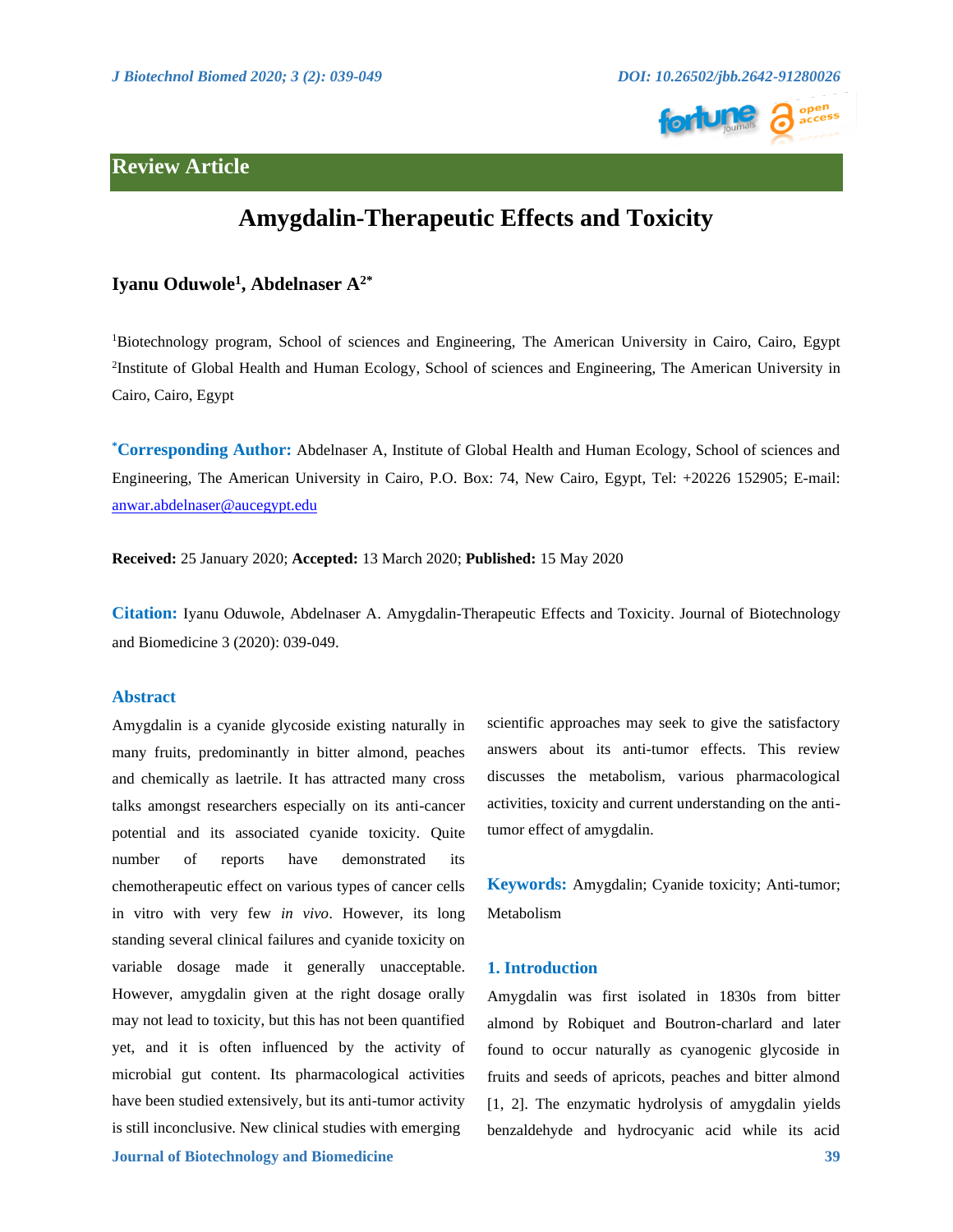hydrolysis produces a single product gentibiose. Amygdalin also exhibits pre-hepatic metabolism producing prunasin in the intestine [3]. It has been a subject of debate whether amygdalin causes tumor regression or is it toxic at the rightly administered dose rendering it a toxic chemical rather than a therapeutic drug. Many in vitro experiments have demonstrated that it is capable of inducing apoptotic cell death and causing cell cycle arrest or delaying its progression in several cancer cell lines [4, 5]. Few *in vivo*-experiments on the anti-tumor effects of amygdalin reported reduced growth of Hela cells xeno graft *in vivo* in nude mice [4].

However, amygdalin faced critics as a therapeutic drug from many authors because of its several, persistent clinical trial failures [6]. Laetrile, a chemically modified form of amygdalin which was reported to work earlier also failed in many clinical trials, but it was suggested that there may be difference between both [7]. Studies conducted to evaluate the toxicity of amygdalin revealed its toxicity especially when administered orally, and this led to its ban by FDA in 1979 [2]. More so, the family of anaerobic bacteria residing in the intestinal gut are capable of releasing cyanide in the intestine from the breakdown of amygdalin [2, 8]. However, rhodanese which is a ubiquitous enzyme found in the mitochondria of many organisms is capable of converting the high cyanide content resulting from amygdalin to a harmless thiocyanate [7]. Amygdalin has a wide range of pharmacological activities including analgesic and antiasthmatic effects. This review seeks to discuss the anticancer effect and toxicity of amygdalin.

### **2. Metabolism of Amygdalin**

The first complete enzymatic and acid hydrolysis of amygdalin was reported by Haisman and Knight in 1967. When amygdalin is subjected to β glucosidase it yields glucose and purnasin. The purnasin is further hydrolyzed to give glucose and another compound

called mandelnotirile. The product is non-enzymatically converted to benzaldehyde and hydrocyanic acid. The acid hydrolysis of amygdalin yields a single product gentibiose (a disaccharide with β 1-6 linkage). Michaelis-Menten kinetics can be employed to determine the stages of enzymatic action involved. Three enzymes which catalyzed at three different stages have been identified and they include: amylase lyase, prunasin lyase and hydroxyl lyase. In addition, the enzymes can be further purified on a thin layer chromatography [1, 9]. Hydrocyanic acid and glucosidase are the two major key participants necessary for amygdalin to induce apoptosis and inhibit proliferation of cancer cells [7]. Furthermore, the glucosidase performance is highly improved in the presence of lactate released during the anaerobic respiration by cancer cells [2]. HCN is also capable of destroying the cancer cells by increasing the acidic content of the cell and making lysosome to release its enzymatic content, thereby leading to lysis of the cells [7]. Amygdalin was found immediately in the blood stream of rats after 5 min. of administration [10]. Pharmacokinetic study of amygdalin suggested that amygdalin may undergo two different metabolic pathways [3]. The first is the pre-hepatic or first pass metabolism of amygdalin to prunasin in the proximal part of the intestinal gut and the second pathway involves the direct metabolism to cyanide and benzaldehyde by the bacterial gut which constitute the major toxicity from cyanide.

The metabolism of orally administered amygdalin under a simulated gastro-intestinal cell culture revealed that it was degraded first to prunasin and later to mandelonitrile by β glucosidase after which it was hydroxylated to hydroxymandelonitrile in the small intestine [11]. No cyanide or benzaldehyde was produced in this phase, and this indicates that cyanide is likely formed at the lower intestine which is rich in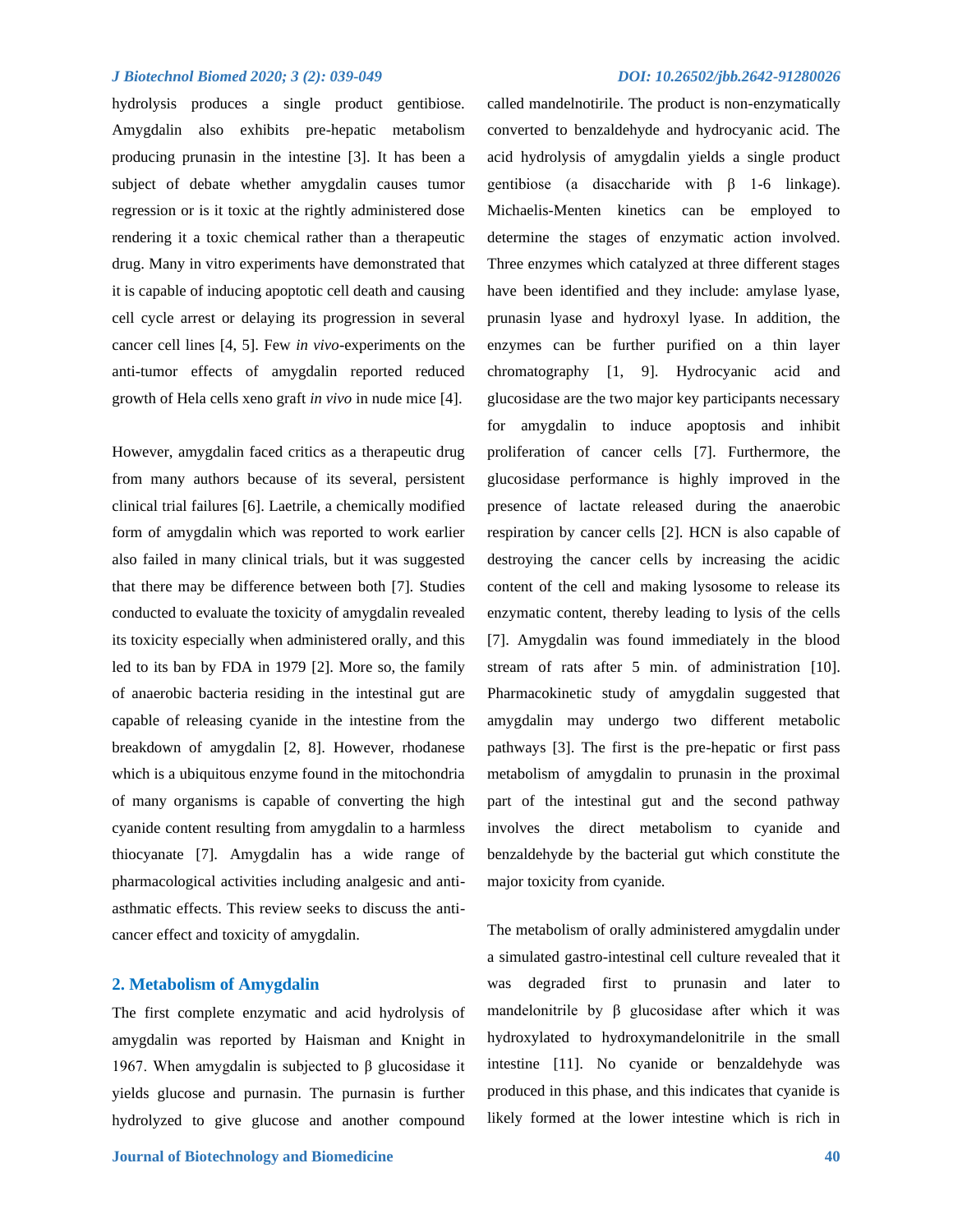microflora [11]. The plasma concentration of amygdalin can be determined by Liquid Chromatography-Mass spectrometry (LC-MS) method [10].

# **3. Pharmacological Activity of Amygdalin 3.1 Anti-asthmatic effects**

Amygdalin serves to relieve asthma due to its decomposition which produces hydrocyanic acid that could relax the respiratory movements by inhibiting the respiratory center to a certain extent. It was also seen to enhance the synthesis of pulmonary surfactant in animal experimental model suffering from respiratory disease syndrome [12, 13]. Amygdalin was reported to give protection to type II alveolar epithelial cells (AECIIs) isolated from premature rat lungs which were placed under hyperoxia condition. This condition inhibited the proliferation of AECII and reduced the mRNA levels of surfactant pulmonary in the AEC II in vitro, thus inducing lung injury in the premature rats. Amygdalin at a concentration of 200 micromol/L worked best by stimulating the proliferation of the premature rat AECII and elevating the SP mRNA levels [14]. In addition, Semen Armeniacae Amarum (SAA) containing amygdalin as active ingredients also has anti-asthmatic effect on mouse model of allergic asthma through OVA induction [12]. The SAA was said to lower the interleukin (IL)-4 and suppress the type 2- helper T cell (Th2) activity. Airway hyperreactivity (AHR) and airway inflammation manifesting from the asthmatic effects were reduced, which may be due to the alteration of Th2 response against the allergen.

#### **3.2 Analgesic effect**

The analgesic and anti-inflammatory activities of amygdalin were previously tested with in vitro lipopolysaccharide (LPS)-induced cell line and a rat model with carrageenan-induced ankle arthritis [15]. The amygdalin which was extracted from the seeds of rosaceous stone fruits inhibited the expression level of

prominent molecular markers of pain and inflammation including necrosis factor-α (TNF-α) and interleukin-1β (IL-1β) and diminished the hyperalgesia of the arthritic ankle at a concentration of 0.0005 mg/kg. It was also demonstrated that amygdalin extracted from *Prunus armeniaca* can relieve formalin induced pain in rats when the dosage level is less than 1 mg/kg which may be also be through influencing the expression of inflammatory cytokines like tumor necrosis factor-α (TNF-α) and interleukin-1β (IL-1β) [13]. Furthermore, it also reduced the expression of cyclooxygenase (COX)-2, inducible nitric oxide synthase (iNOS) which consequently decreased prostaglandins E2 and nitric oxide levels, thus bringing about anti-inflammation and analgesic effect [16]. The same effect was also reported with hot plate and acetic induced writhing test where amygdalin injected mice did not show any jumping response or morphine–characteristic tail-erecting response [17].

#### **3.3 Enhancing the immune system of an organism**

Amygdalin has an anti-atherosclerotic effect by suppressing the anti-inflammatory response through stimulating the immunomodulatory effect of regulatory-T cells (Tregs) which consequently lead to loss of atherosclerotic plague and also enlarging the lumen area [18]. It was also reported that it promotes peripheral blood lymphocytes stimulated by polyhydroxyalkanoate PHA, secretes IL-2 and IFN-γ, thereby assisting with the immune function [13]. Peptide T (PT) an octapeptide which is often referred to as an analogue of amygdalin due to similar peptidomimetics has been demonstrated to be effective in treating psoriasis [19]. The PT was demonstrated to stimulate the over expression of TGF‐β, HSP70 and α‐v integrin, and reduction of ICAM-1 in human keratinocyte cells [19]. In addition, three analogues derived from amygdalin having the peptidomimetics and lacking the cyanide group have been shown to have the same biological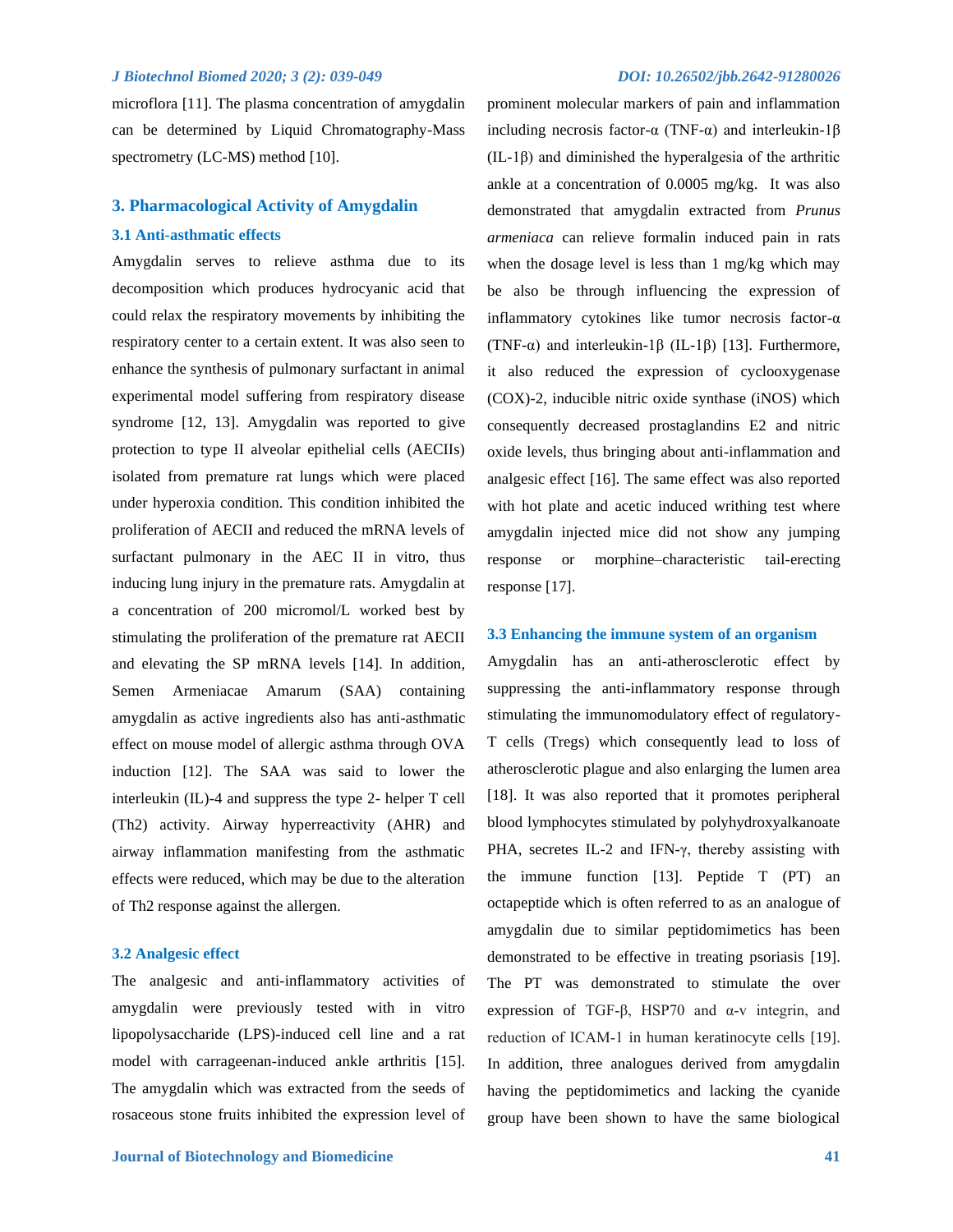behaviors as PT [19]. They have the same immunomodulatory effects on human keratinocyte cells which suggest their uses in treating psoriasis.

#### **3.4 Amygdalin effects on the digestive system**

The breaking down of amygdalin in the human digestive fluids and its metabolite absorption in the small intestine under stimulated GIT digestion model and human intestinal culture have shown the impact of amygdalin on the intestinal wall and the risk associated with its intake from food [11]. Benzaldehyde derived from amygdalin can inhibit pepsin activity and consequently affect the digestive function [13]. It was demonstrated that the administration of pepsin to a CCl<sub>4</sub> treated rat at a dose of 500 mg/kg inhibited the level of AST, ALT, and increased the time for euglobulinlysis. In addition, the connective tissues of rat liver proliferates less in the presence of pepsin hydrolysate of almond water, but the proliferation was un affected after inducing the rats with D-galactosamine due to restored level of AST and ALT [13]. Amygdalin was also reported to show therapeutic effects on chronic gastritis and chronic atrophic gastritis induced rat [11, 13].

#### **3.5 Anti-angiogenic effect**

Amygdalin was reported to inhibit angiogenesis in the endothelial cells of streptozotocin-induced diabetic rats by reducing the number of matured microtubules in the aortic ring of the amygdalin treated diabetic rats [20]. The aortic ring of the rat without amygdalin treatment migrated and proliferated after 7 days of incubation as revealed through optic microscopy. It was also suggested that the anti-angiogenic effect of amygdalin may also play a role in its tumor suppression activity [20].

#### **4. Cyanide toxicity from Amygdalin**

**Journal of Biotechnology and Biomedicine 42** The benzaldehyde which is responsible for the aroma and flavoring in fruit can be hydrolyzed to benzoic acid and hydrocyanic acid (HCN). The latter one is mainly

responsible for toxicity when amygdalin is ingested orally or through some other routes. The process involves inhibiting cytochrome oxidase which in turn affects the electron transport chain and mitochondria [2]. Taking amygdalin in its natural form, which is cyanogenic glycoside, could easily result into toxicity because of the action of beta glucosidase in human body [2]. It was stated that 4 g of amygdalin per day after oral administration in human is enough to cause systemic toxicity [13]. Cyanide also has the ability to reduce the ATPs level of the brain and increase the lactate formation by impairing the Kreb's cycle [21]. Several cases of amygdalin toxicity have been reported either through consumption from its source fruits or the synthetic compound laetrile. Only two out of ten mice survived when they were injected with 500 mg/kg of amygdalin intravenously [13]. The toxicity experience in mice could be as a result of breaking down of amygdalin to cyanide by the β glucosidase activity of the intestinal microbes in the mice [22]. A study was conducted by NCI where six cases of its toxicity were stated, and this led to the ultimate ban of amygdalin in 1979 by the FDA [2].

However, several studies have shown that amygdalin administered through other means except the oral method may not lead to toxicity. One of the earlier studies conducted revealed that cyanide toxicity was seen in both the conventional and germ-free rat when amygdalin was given orally, but no toxicity was experienced when administered parentally [23]. It was recently reported that a 4-year-old boy was given amygdalin without a specific dosage through IV and orally from apricot kernels, and the serum cyanide level increased drastically leading to cyanide poisoning [1]. The major symptoms of cyanide poisoning at earlier stage include mild irritation, anxiety, drowsiness and dizziness. Convulsion, hypotension and cardiovascular edema may be experienced at the later stage of cyanide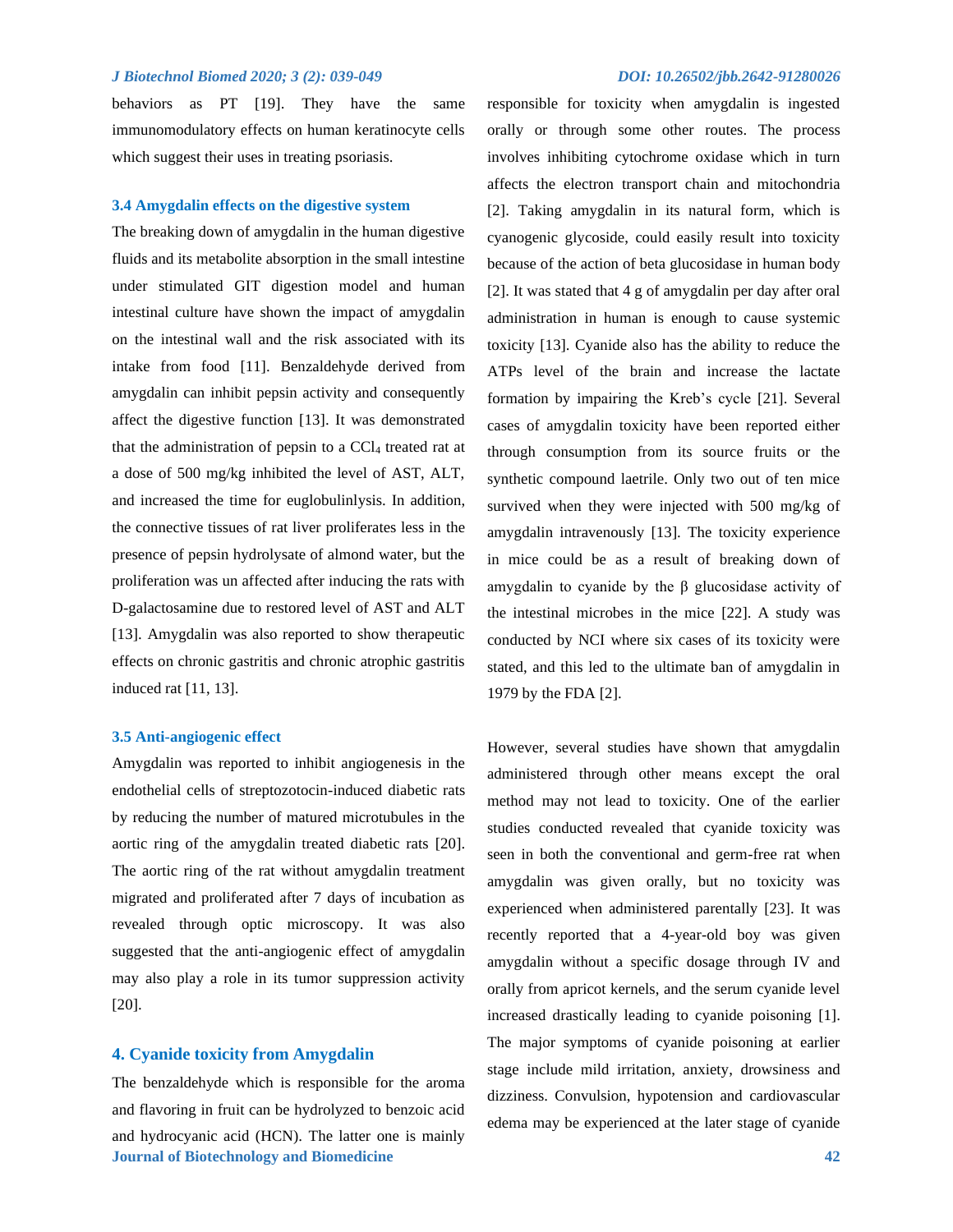poisoning [21]. More so, it was reported that high dose of amygdalin may not express high toxicity in the body [1]. A case of a patient who took two times his normal dosage orally but did not show any sign of cyanide toxicity was stated. Cyanide toxicity may vary from one person to another and may be influenced by age, obesity, dosage, nutritional status and routes of administration [2]. Many of these factors affect the population of microbial enzyme responsible for amygdalin degradation. IV route leads to less cyanide toxicity because of rhodanese activity and absence of β glucosidase activity [24]. Rhodanese (thiosulfate sulfur transferase) is capable of converting cyanide released from amygdalin to a harmless thiocyanate using thiosulfate and its distribution in the tissue is influenced by the level of exposure of cyanide to the body [7]. Many studies suggest that rhodanese is much presence in the normal tissue but absent in the cancer cells [4].

Increase in body weight decreases the number of bacteriodetes, but high fiber contents diet increases the microbe population in the gut [24]. Vitamin C has been reported to speed up the conversion of amygdalin to cyanide *in vitro* and reduce the storage level of cysteine needed for detoxification process [25]. The intake of Vitamin B<sup>12</sup> and sulphur containing amino acid like methionine and cysteine may also influence cyanide detoxification because they affect the activity of the rhodanese enzyme [26]. Vitamin  $B_{12}$  acts as chelators, binds to cyanocobalamin and aids cyanide excretion through the kidney. It is used as cyanide antidote because it helps to activate the rhodanese detoxifying process [26]. A study conducted revealed that hydroxocobalamin can effectively reduce the cyanide toxicity resulting from amygdalin. The rats administered with hydroxocobalamin after given amygdalin on a therapeutic dose of 20 mg/kg body weight showed a significant reduction in the serum lactate and cyanide concentration in relative to the control [27]. In addition,

the histological examination of the liver revealed no morphological changes compared to the rat without antidote. The hydroxocobalamin was also reported to reverse the high packed cell volume (PCV) and reduced blood pH seen in the rats after amygdalin administration. Some rats fed with amygdalin without following with hydroxocobalamin did not survive through the experimental period due to cyanide poisoning while no death was recorded with those fed with antidotes. Many specific antidotes including nitrite, methemoglobin and cobalt compounds serve as cyanide antagonist, and they have been used in treating cyanide poisoning [28]. However, supportive treatment is mostly employed especially when the signs and symptoms cannot be traced to a history [28]. Generally, the same method for treating cyanide in-toxification from other sources like cassava and cyanide compounds can also be extended to that from amygdalin consumption.

### **5. Effect of gut microbial flora on Amygdalin**

The metabolism of a drug or any foreign compound entering the body is impacted by the GIT, lumen, gut and gut microbes especially when ingested orally [2]. Firmicutes, Bacteriodetes and Actinobacteria are the main groups of bacteria contributing to the release of cyanide in the intestine, and they are mainly anaerobes [2]. The gut constitutes many enzymes including nucleases, lipases, transferases, and peptidases and enzymes of microflora [2]. The intestinal β glucosidase and microbial β glucosidase have been demonstrated to work on different substrate and give different products. The β glucosidase which are lactasephlorizin hydrolase (LPH) and cytosolic β glucosidase (CBG) found in the intestinal mucosa cleave glycosidic linkages and act on other compounds like bile and fatty acids to yield carcinogens. The intestinal β glucosidase can also convert amygdalin to prunasin and no hydrocyanic acid is formed [1].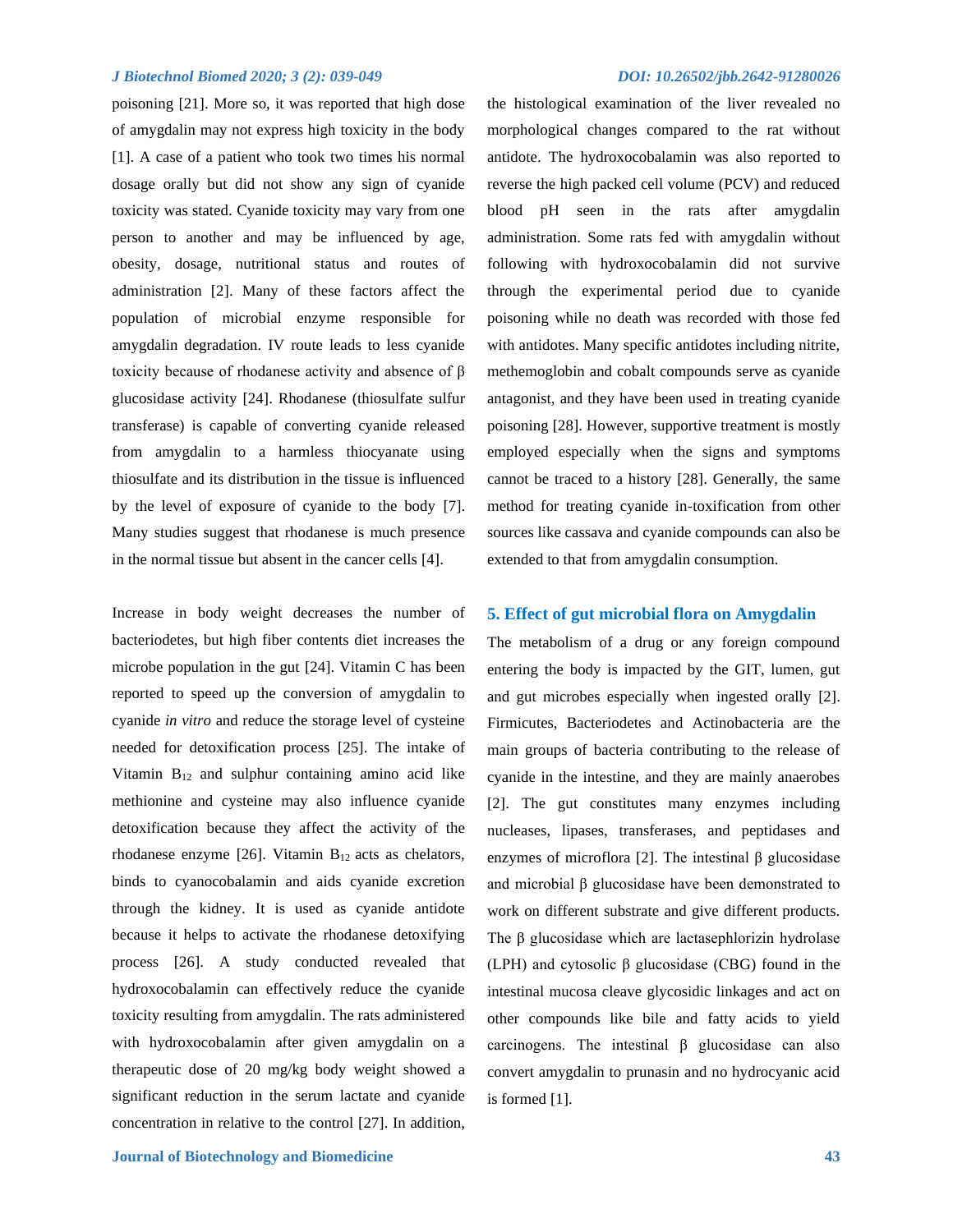The other  $\beta$  glucosidase from the microbes residing in the gut majorly hydrolyze amygdalin to HCN. Several studies have demonstrated that the enteric bacteria can hydrolyze amygdalin into cyanide and this is proportional to the amount of microbial gut content [8]. In addition, toxicity due to amygdalin hydrolysis was greatly reduced when the intestinal microbial growth was inhibited in mice administered with 300 mg/kg while that of untreated mice caused toxicity and showed a death rate of 60% higher [29, 30]. Human stool was shown to hydrolyze about 50% of amygdalin to cyanide because of the excess flora present compared to that of mouse and monkey [8]. Bacteriodetes are mostly employed to produce glucosidase. Prebiotics and probiotics influence and regulate the bacterial population in the gut [31]. Prebiotics are biological molecules while probiotics are organisms that modulate the activities of gut microbiota for the benefit of the host. prebiotics are capable of binding or absorbing carcinogens and reducing risk of cyanide toxicity from amygdalin. Lactobacillus and Bifidobacterium have been shown to reduce the  $\beta$  glucosidase activity from Bacteriodetes [31].

### **6. Anti - Cancer Activity of Amygdalin**

Amygdalin is believed to be abundant in the seeds of some plants including apricots, apples, almonds and peaches and this gives an opportunity to be tested on many cancer cells. Chen et al., reported for the first time with cervical cancer that amygdalin has an apoptotic effect on cervical cancer Hela cells line. It was reported that amygdalin treated Hela cell lines was first stained with 4,6 Diamino-2 phenyl indole (DAPI) after which it was treated with annexin V-FITC and propidium iodide, respectively. The actions of anti-apoptotic BcL-2 proteins were reduced and that of pro-apoptotic Bax proteins were increased. There was also an increase in caspase activity and the initiation of intrinsic apoptotic pathways. It was suggested that amygdalin has a

therapeutic effect on cervical cancer through reducing viability of the Hela cells *in vitro*. In addition, same result was also reported for a Hela cells xeno graft *in vivo*. More so, the effect of amygdalin extracted from *Armenlacae semen* belonging to prunasin family was also previously reported to have been tested on DU 145 and LN CAT prostate cancer cells [32]. An increase in caspase 3 enzymes with the down regulation of antiapoptotic BcL-2 protein and up regulation of Bax proteins were stated. It is believed that the amygdalin extract caused an apoptotic cell death human prostate cancer cell [32].

The chemo-preventive potential of amygdalin was also tested on breast cancer cell *in vitro*. It was reported that it caused the cytotoxicity of estrogen receptor (ER) positive MCF7 cell, MDA-MB-237 and Hs 578T triple negative breast cancer cells (TNBC). Also, the same actions were noticed with BcL-2, Bax, and caspases [33]. In addition, p38 mitogen activated protein kinases (p38 MAPK), a pro apoptotic signaling molecule was stimulated and further amygdalin treatment also inhibited the adhesion of Hs 578T TNBC. It was shown that amygdalin may be effective towards breast cancer cells. Similar case of adhesion was also reported in bladder cancer cells [5]. A distinct reduction in adhesiveness of tumor cells UMUC-3, RT112 cells and TCCSUP cells were reported upon 24 hours or 2 weeks' treatment with amygdalin. A reduction in migration was noted for the first two cancer cells but TCCSUP showed an increase in migratory property [5]. The authors suggested that anti-cancer activity of amygdalin may be specific to some cancer cell lines. The same case was reported with cervical cancer cells where amygdalin showed a therapeutic effect against the Hela cells line but not with the FL cells [4].

Racemization of amygdalin to neo-amygdalin in aqueous solution was reported to hinder its anticancer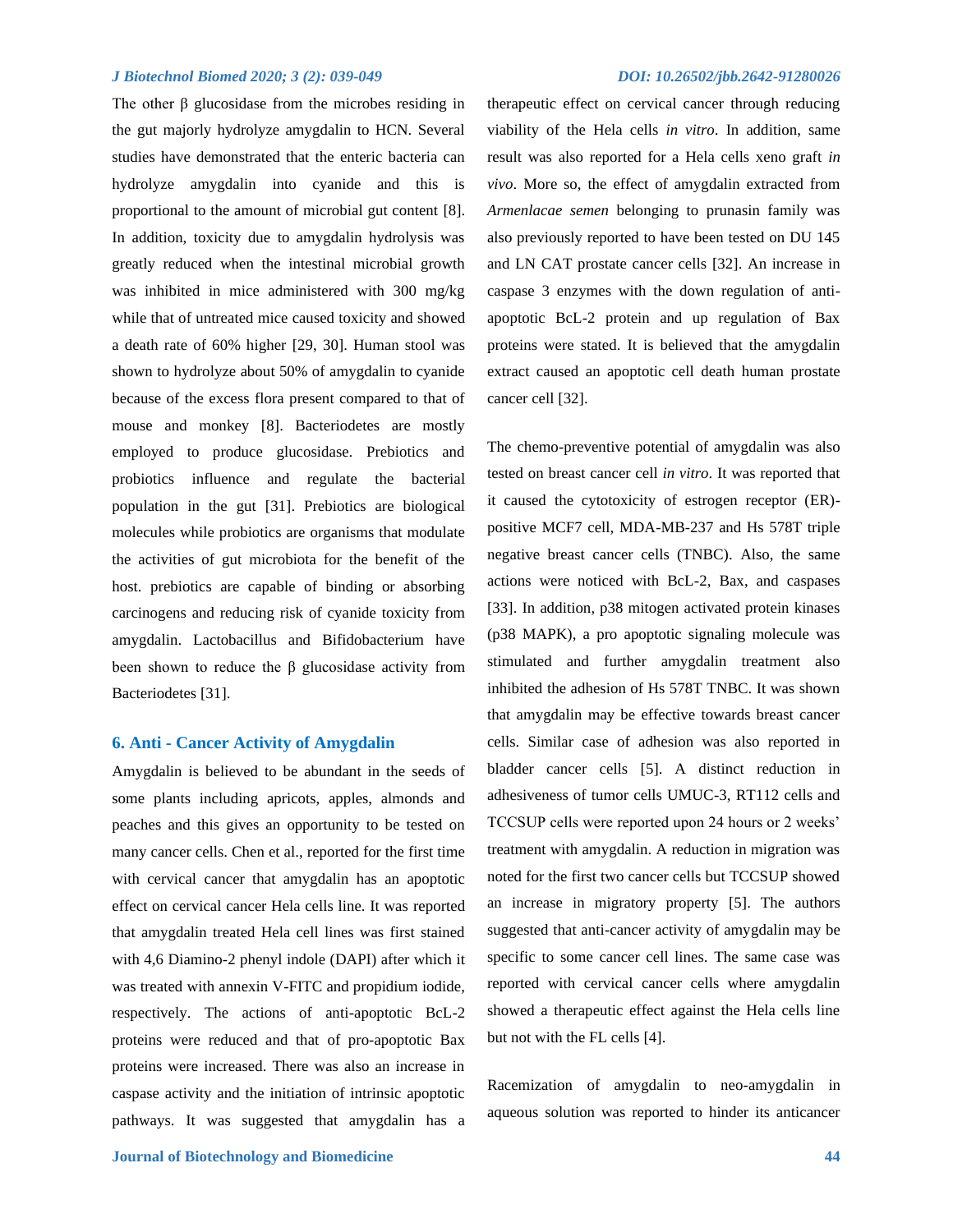activity in a promyelocytic Leukemia cell [34]. It was duly reported that HPLC chromatography revealed the amygdalin extract from *Persicae semen* as active D form and so, the extract was boiled to inhibit the epimerization process before applying it to a promyelocytic Leukemia (HL-60) cells. Increase in the death of the cells were also recorded which was suggested to be from apoptotic process. In addition, morphology changes in the nucleus and DNA fragmentations of the cells were also said to have been noticed [34]. Therapeutic effect of amygdalin was also demonstrated for Non-Small Cell Lung Cancer (NSCLC) cells line H1299 and PALM in vitro [35]. Anti-proliferation of the cells occurred at high concentration of amygdalin, inhibition of migration and invasiveness occurred at the low concentration of the solution.

# **6.1 Amygdalin delays cell cycle progression in some cancer cells**

Amygdalin also exhibits its anti-tumor activity through influencing or modifying some proteins involved in the cell cycle. Besides inducing apoptosis of PC3 and LNCaP cells in prostate cancer after treatment for both 24 hrs and 2 weeks, amygdalin was also reported to have caused reduction in G2/M phase cells and elevation of G0/G1 phase cells [5]. In addition, the modulation of some cell cycle proteins like cyclins, cdks were also stated. The same case was reported in colon cancer cells where there was down regulation of some cycle proteins mainly the exonuclease, topoisomerase and binding protein in amygdalin treated SNu-C4 cells [36]. The authors employed cDNA microarray analysis to express the downregulation of the proteins and a decrease in the level of their mRNAs was also reported using RT-PCR analysis.

### **7. Amygdalin On clinical trial**

**Journal of Biotechnology and Biomedicine 45** One of the earlier advocators of laetrile (chemical modified form of amygdalin) reportedly says "laetrile

works", this was one of the three reasons he gave for its survival over many years [37]. More so, Sir Ernst Krebs jr who was said to have considered cancer has a vitamin deficiency proposed that amygdalin might be the missing vitamin. He made it public that laetrile is vitamin B17 and this was accepted by many Americans and political figures in the mid-1970s was later refuted critically after a while.

A recently published review "Amygdalin: quackery or cure" by Blaheta et al., provided a general and current knowledge on amygdalin trials. It was reported in the review after considering junks of journals from Pubmed data base and relevant internet sources that there is no appropriate and convincing evidence that amygdalin may put end to this deadly, systemic disease and thus, this resolution remains inconclusive. It was said that the clinical trial in cancer patients revealed that it did not induce any apoptosis or cause tumor regression in cancer cells especially at the last stage. However, the authors also concluded that a purified amygdalin upon administration does not cause toxicity to normal cells. Furthermore, the author did not ascertain the therapeutic potential of amygdalin upon multiple administration.

Another group of researchers from Cancer Networks disclaimed laetrile, a chemical modified form of amygdalin as a cure to cancer. It was attributed to the same false believes people have about AIDS as disease promulgated to eradicate the black people, and that of autism to have been caused from vaccines. Laetrile was reported to have failed in 175 clinical patients and in 20 years' animal studies [6]. However, its recent widespread usage was attributed to fraudulent internet sources resurfacing it as the main cure of cancer rather than alternative therapy [6]. It was also stated that laetrile could not be supported with any clinical data after examining about thirty reports from different publications [7]. The author argued that there might be a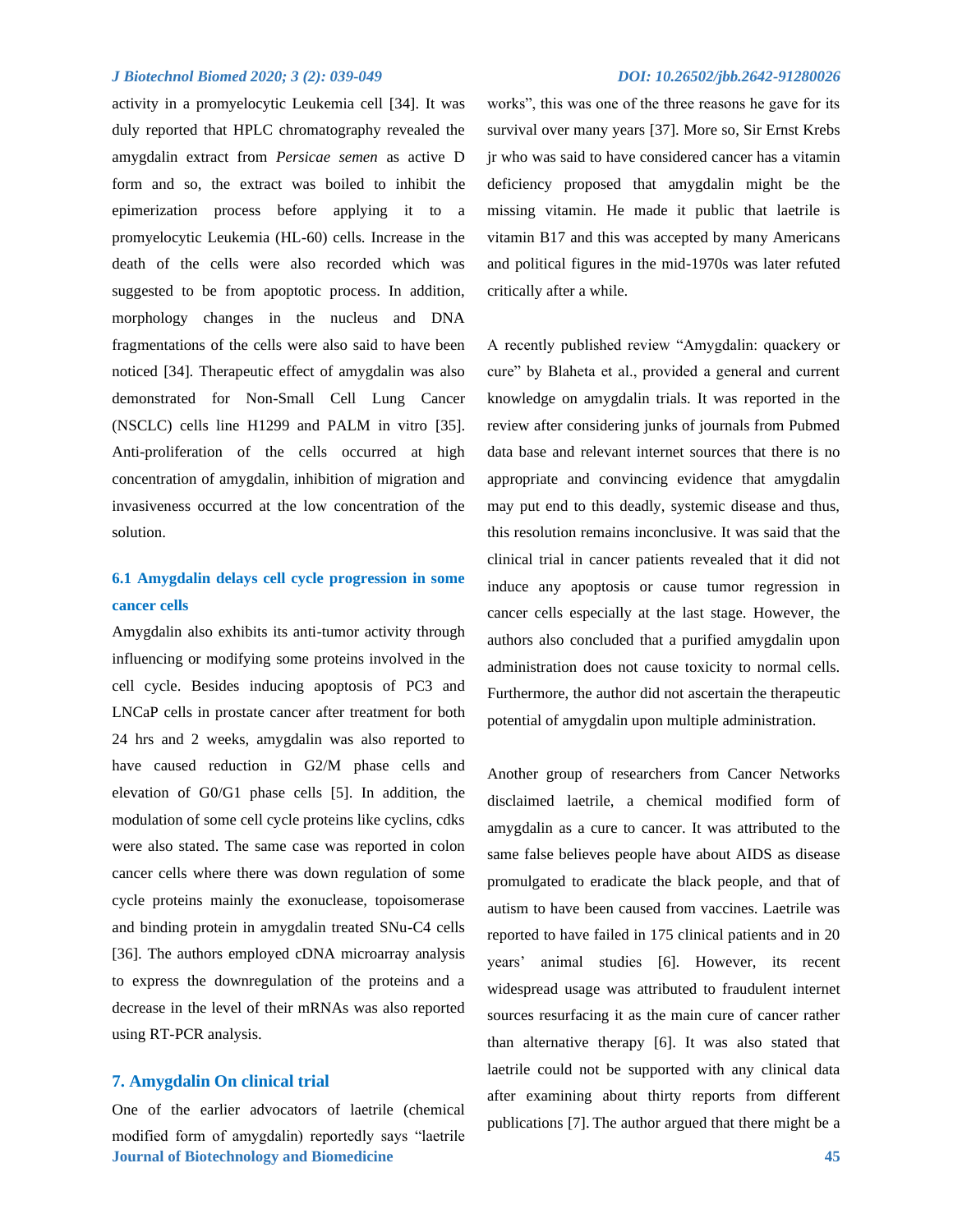difference between amygdalin and its presumed chemically derived compounds laetrile sold in the market.

#### **8. Discussion and Future perspective**

Amygdalin's role has as cancer cure has created critical debate amongst scientist with many contradictory publications and cross talks on its toxicity. Several experimental results especially *in vitro* supported the anti-tumor activity of amygdalin. Nevertheless, its antitumor activity is inconclusive due to its clinical trial failures and toxicity on large dosage [13, 38, 39]. Amygdalin was well known among the cancer patients in the 1970s where it was mainly used as one of the complementary and alternative medicine to cancer [1, 6]. However, its usage died down after a few decades but got reawakened recently due to internet promotion which many researchers believed is a fraud because of

substandard scientific reports regarding its efficacy [1]. Many critics on amygdalin still relied on aged scientific evidences which might have restricted its research scope [1]. The anti-cancer potential of amygdalin should not be underestimated especially when its apoptotic action has been demonstrated on various cancer types *in vitro*. In addition, its therapeutic effect on Hela cells xenograft *in vivo* has also been carried out [4]. It is established that no recent thorough clinical studies have been carried out on its anti-tumor effect and toxicity, and many new scientific approaches have not been targeted toward its studies [1, 13]. Antibody may be useful in safe delivery of amygdalin without toxicity, but no clinical study has proven that to enable its therapeutic use [2]. Up to this point, there is no satisfactory answer on its anti-tumor effect and toxicity, but we hope to clear this indecisiveness after enough *in vivo* and clinical studies.

| Amygdalin effects                                        | <b>Cancer cells</b>                                     |
|----------------------------------------------------------|---------------------------------------------------------|
| Down regulation of BcL-2 protein and up regulation of    | Human prostate cancer cells, cervical cancer Hela cells |
| Bax proteins, An increase in caspase 3 enzymes           | line, triple negative breast cancer cells (TNBC),       |
| Reduction in G2/M phase cells and elevation of G0/G1     | Human prostrate cancer cells and colon cancer cells     |
| phase cells, down regulation of some cycle proteins like |                                                         |
| exonuclease, topoisomerase and binding proteins          |                                                         |
| Regulation of cell signaling pathways and Inhibition of  | Triple negative breast cancer cells (TNBC), bladder     |
| adhesiveness in tumor cells                              | cancer cells and for Non-Small Cell Lung Cancer         |
|                                                          | (NSCLC) cells                                           |
| Cytotoxicity, morphological changes in cancer cells and  | Promyelocytic Leukemia, Triple negative breast cancer   |
| reduction in migration of cancer cells                   | cells (TNBC) and Non-Small Cell Lung Cancer             |
|                                                          | (NSCLC) cells                                           |

**Table 1:** Summary of the anti-cancer effects of amygdalin in vitro.

### **Conflict of Interest**

The authors declare that there is no conflict of interest.

#### **Acknowledgements**

I.O is the recipient of AUC African Graduate Fellowship (AGF) and A.A is the recipient of the AUC internal grant.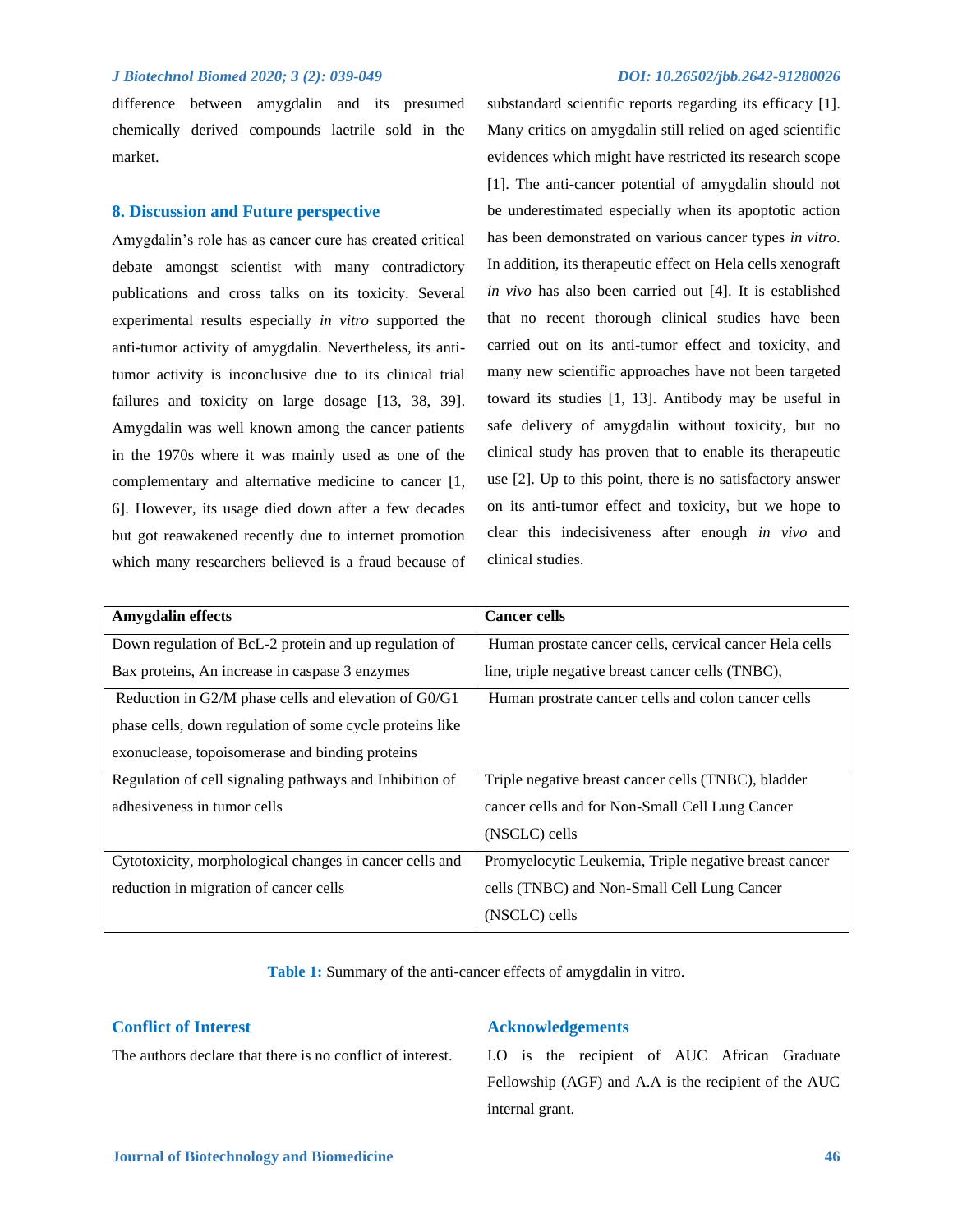#### **References**

- 1. Blaheta RA, Nelson K, Haferkamp A, et al. Amygdalin, Quackery or Cure?. Phytomedicine 23 (2016): 367-376.
- 2. Jaswal V, Palanivelu JCR. Effects of the Gut Microbiota on Amygdalin and Its Use as an Anti-Cancer Therapy: Substantial Review on the Key Components Involved in Altering Dose Efficacy and Toxicity. Biochem. Biophys. Rep 14 (2018): 125-132.
- 3. Strugala GJ, Rauws AG, Elbers R. Intestinal First Pass Metabolism of Amygdalin in the Rat in Vitro. Biochem. Pharmacol 35 (1986): 2123- 2128.
- 4. Chen Y, Ma J, Wang F, et al. Amygdalin Induces Apoptosis in Human Cervical Cancer Cell Line HeLa Cells. Immunopharmacol. Immunotoxicol 35 (2013): 43-51.
- 5. Makarevic J, Tsaur I, Juengel E, et al. Amygdalin Delays Cell Cycle Progression and Blocks Growth of Prostate Cancer Cells in Vitro. Life Sci 147 (2016): 137-142.
- 6. Cassileth BR, Yarett Ii R. Cancer Quackery: The Persistent Popularity of Useless, Irrational alternative treatments. Oncology 26 (2012).
- 7. Milazzo S, Lejeune S, Ernst E. Laetrile for Cancer: A Systematic Review of the Clinical Evidence. Support. Care Cancer 15 (2007): 583-595.
- 8. Newton GW, Schmidt ES, Lewis JP, et al. Amygdalin Toxicity Studies in Rats Predict Chronic Cyanide Poisoning in Humans. West J Med 134 (1981): 97.
- 9. Haisman DR, Knight DJ. The Enzymic Hydrolysis of Amygdalin. Biochem. J 103 (1967): 528.
- 10. Li X, Liu C, Zhang R, et al. Determination and Pharmacokinetics of Amygdalin in Rats by

LC-MS-MS. J. Chromatogr. Sci 52 (2013): 476-481.

- 11. Shim SM, Kwon H. Metabolites of Amygdalin under Simulated Human Digestive Fluids. Int. J. Food Sci. Nutr 61 (2010): 770-779.
- 12. Do JS, Hwang JK, Seo HJ, et al. Antiasthmatic Activity and Selective Inhibition of Type 2 Helper T Cell Response by Aqueous Extract of Semen Armeniacae Amarum. Immunopharmacol. Immunotoxicol 28 (2006): 213-225.
- 13. Song Z, Xu X. Advanced Research on Anti-Tumor Effects of Amygdalin. J. Cancer Res. Ther 10 (2014): 3-7.
- 14. Chang L, Zhu H, Li W, et al. Protective effects of amygdalin on hyperoxia-exposed type II alveolar epithelial cells isolated from premature rat lungs in vitro. Zhonghua Er Ke Za Zhi Chin. J. Pediatr 43 (2005): 118-123.
- 15. Hwang HJ, Lee HJ, Kim CJ, et al. Inhibitory Effect of Amygdalin on Lipopolysaccharide-Inducible TNF-Alpha and IL-1beta MRNA Expression and Carrageenan-Induced Rat Arthritis. J Microbiol Biotechnol 18 (2008): 1641-1647.
- 16. Yang HY, Chang HK, Lee JW, et al. Amygdalin Suppresses Lipopolysaccharide-Induced Expressions of Cyclooxygenase-2 and Inducible Nitric Oxide Synthase in Mouse BV2 Microglial Cells. Neurol. Res 29 (2007): 59-64.
- 17. Zhu YP, Su ZW, Li CH. Analgesic Effect and No Physical Dependence of Amygdalin. Zhongguo Zhong Yao Za Zhi Zhongguo Zhongyao Zazhi China J. Chin. Mater. Medica 19 (1994): 105-107.
- 18. Jiagang D, Li C, Wang H, et al. Amygdalin Mediates Relieved Atherosclerosis in Apolipoprotein E Deficient Mice through the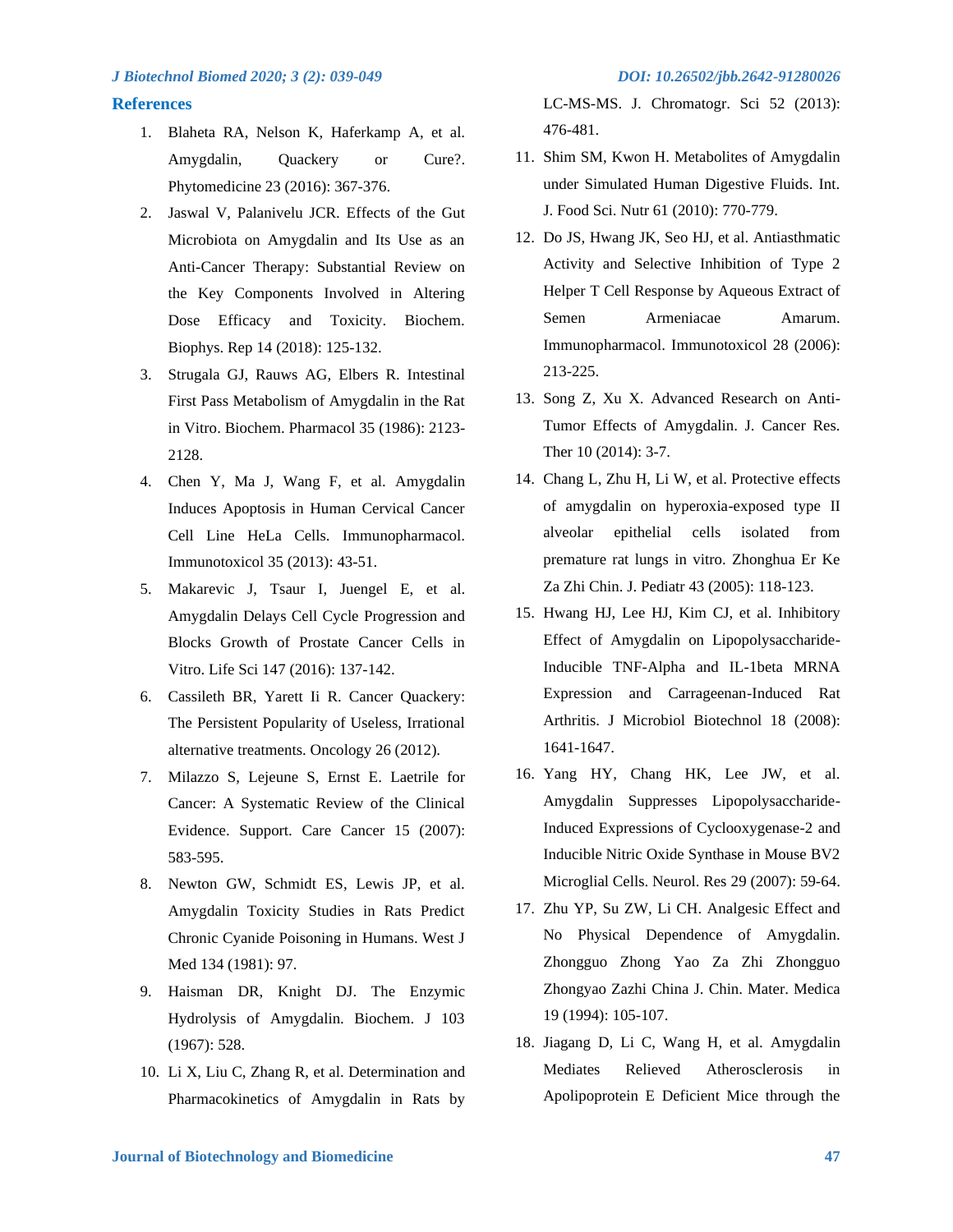Induction of Regulatory T Cells. Biochem. Biophys. Res. Commun 411 (2011): 523-529.

- 19. Baroni A, Paoletti I, Greco R, et al. Immunomodulatory Effects of a Set of Amygdalin Analogues on Human Keratinocyte Cells. Exp. Dermatol 14 (2005): 854-859.
- 20. Mirmiranpour H, Khaghani S, Zandieh A, et al. Amygdalin Inhibits Angiogenesis in the Cultured Endothelial Cells of Diabetic Rats. Indian J. Pathol. Microbiol 55 (2012): 211.
- 21. Beasley DMG, Glass WI. Cyanide Poisoning: Pathophysiology and Treatment Recommendations. Occup. Med 48 (1998): 427-431.
- 22. Carter JH, McLafferty MA, Goldman P. Role of the Gastrointestinal Microflora in Amygdalin (Laetrile)-Induced Cyanide Toxicity. Biochem. Pharmacol 29 (1980): 301- 304.
- 23. Coates ME, Walker R. Interrelationships between the Gastrointestinal Microflora and Non-Nutrient Components of the Diet. Nutr. Res. Rev 5 (1992): 85-96.
- 24. Chong ESL. A Potential Role of Probiotics in Colorectal Cancer Prevention: Review of Possible Mechanisms of Action. World J. Microbiol. Biotechnol 30 (2014): 351-374.
- 25. Bromley J, Hughes BG, Leong DC, et al. Life-Threatening Interaction between Complementary Medicines: Cyanide Toxicity Following Ingestion of Amygdalin and Vitamin C. Ann. Pharmacother 39 (2005): 1566-1569.
- 26. Chan TY. A Probable Case of Amygdalin-Induced Peripheral Neuropathy in a Vegetarian with Vitamin B12 Deficiency. Ther. Drug Monit 28 (2006): 140-141.
- 27. Oyewole OI, Olayinka ET. Hydroxocobalamin (Vit B12a) Effectively Reduced Extent of

Cyanide Poisoning Arising from Oral Amygdalin Ingestion in Rats. J. Toxicol. Environ. Health Sci 1 (2009): 008-011.

- 28. Way JL. Cyanide Intoxication and Its Mechanism of Antagonism. Annu. Rev. Pharmacol. Toxicol 24 (1984): 451-481.
- 29. Khandekar JD. Amygdalin (Laetrile) Toxicity in Rodents. JAMA 243 (1980): 2396-2396.
- 30. Stock CC. Amygdalin (Laetrile) Toxicity in Rodents. JAMA 242 (1979): 2287-2287.
- 31. Steer TE, Johnson IT, Gee JM, et al. Metabolism of the Soyabean Isoflavone Glycoside Genistin in Vitro by Human Gut Bacteria and the Effect of Prebiotics. Br. J. Nutr 90 (2003): 635-642.
- 32. Chang HK, Shin MS, Yang HY, et al. Amygdalin Induces Apoptosis through Regulation of Bax and Bcl-2 Expressions in Human DU145 and LNCaP Prostate Cancer Cells. Biol. Pharm. Bull 29 (2006): 1597-1602.
- 33. Lee HM, Moon A. Amygdalin Regulates Apoptosis and Adhesion in Hs578T Triple-Negative Breast Cancer Cells. Biomol. Ther 24 (2016): 62.
- 34. Hee-Young K, Seon-Pyo H, Dong-Hoon H, et al. Apoptosis Induction of Persicae Semen Extract in Human Promyelocytic Leukemia (HL-60) Cells. Arch. Pharm. Res 26 (2003): 157.
- 35. Qian L, Xie B, Wang Y, et al. Amygdalin-Mediated Inhibition of Non-Small Cell Lung Cancer Cell Invasion in Vitro. Int. J. Clin. Exp. Pathol 8 (2015): 5363.
- 36. Park HJ, Yoon SH, Han LS, et al. Amygdalin Inhibits Genes Related to Cell Cycle in SNU-C4 Human Colon Cancer Cells. World J. Gastroenterol. WJG 11 (2005): 5156.
- 37. Lerner IJ. The Whys of Cancer Quackery. Cancer 53 (1984): 815-819.